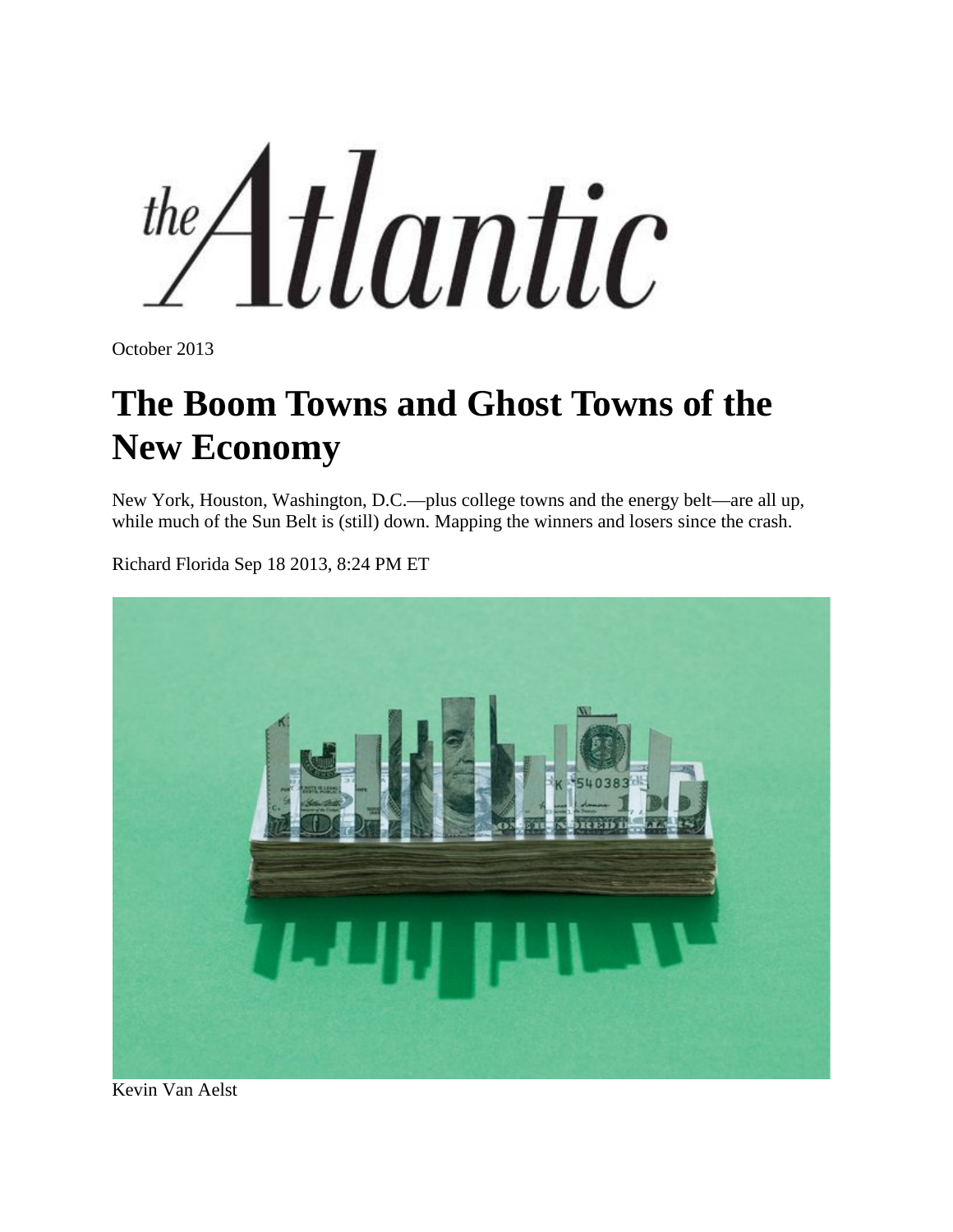America's economic map is ever changing. Great migrations—settlers westward; African Americans northward; urbanites outward to greener suburbs, then back again—have shaped the country's history. Cities have heaved skyward; boom towns have come and gone.

Back in the spring of 2009, I wrote in these pages that the financial crisis would "permanently and profoundly alter the country's economic landscape." Some cities and regions "will eventually spring back stronger than before," I predicted. "Others may never come back at all."

It might have sounded apocalyptic, but tectonic shifts of this kind are not unprecedented. They are the geographic counterpart to what the economist Joseph Schumpeter dubbed "creative destruction"—the great gales of change that level some companies and industries, and give rise to others. As powerful as they might seem in the moment, it is only when we look back through the lens of history that the full extent of economic and geographic changes becomes clear.

Five years after the crash, with the national economy just beginning to return to something resembling normalcy, we can begin to trace the outlines of America's emerging economic map and take inventory of the places that are thriving, those that are declining, and those that are trying, in novel ways, to come back.

The American economy is enormous, and enormously complicated. It comprises scores of industries harboring hundreds of occupations, spread across more than 350 metro economies, large and small. A variety of measures can be used to divine the health and prospects of these different places—population growth, job growth, housing prices, and the unemployment rate are among the more common. Each of these measures has its uses, but some of them can conceal as much as they reveal. Population growth, for instance, tells you nothing about the skills and education of the people arriving; job growth says nothing about whether the new jobs are good or bad.

Throughout this article, I will draw on some of these measures. But I'll lean most heavily on three measures less commonly seen in the popular press, but perhaps more telling: the composition of job growth (high-wage, mid-wage, or low-wage); productivity growth (which is the basis for improvements in the standard of living); and venture-capital funding (a proxy for the sort of entrepreneurial innovation that can power future growth).

Taken together, the patterns revealed by these measures provide a fine-grained picture of America's post-crisis geography. The economic landscape is being reshaped around two kinds of hubs—centers of knowledge and ideas, and clusters of energy production. Overwhelmingly, these are the places driving the economic recovery. Outside them, the economy remains troubled and weak.

New York City was widely expected to be devastated by the financial crisis. Wall Street's collapse, the conventional wisdom went, would bring the whole city down with it. In 2009, I predicted that New York would in fact prove to be one of the country's most resilient places. Even so, the speed and strength of its rebound has surprised me—its explosive growth as a startup center especially so.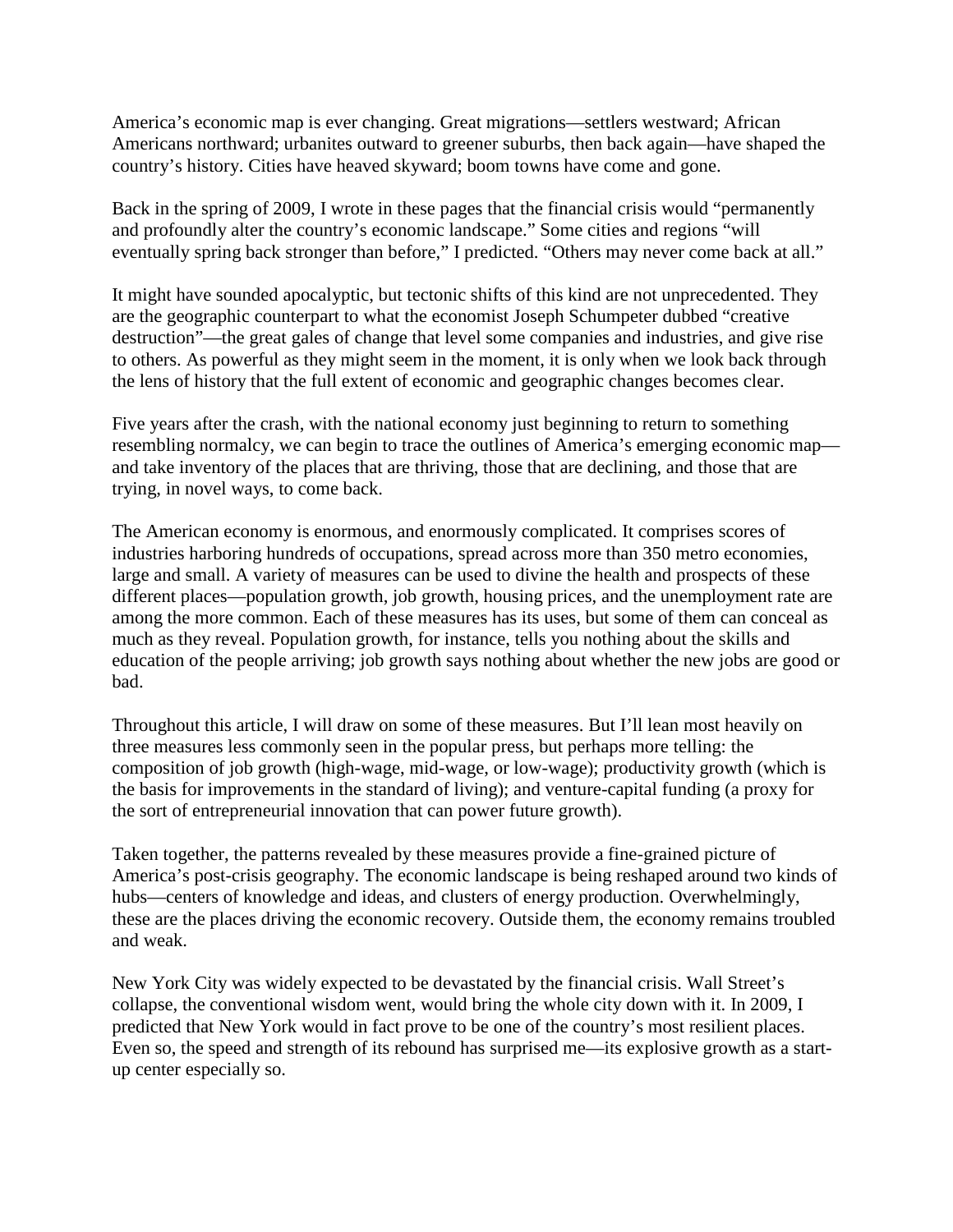New York's financial sector did shrink somewhat—before the 2008 crash, finance and insurance accounted for 44 percent of Manhattan's payroll; in 2009, 37 percent—but the city has retained its perch as a preeminent global finance center, and the reduction of the finance industry's footprint has provided the spur and the space for other industries to grow.

New York has incredibly high concentrations of management, media, design, and creative occupations. Since the crash, it has gained ground in its competition with Los Angeles as a center for media and entertainment (the imminent return of *The Tonight Show*, which decamped for Burbank, California, in 1972, is one result). Brooklyn—the setting for the HBO megahit *Girls* has emerged as a major trendsetter for everything from film and television to indie rock and artisanal food.

The crash was supposed to send real-estate values plummeting throughout the city, and prices did dip. But today Manhattan and nearby sections of Brooklyn not only are booming, they have surpassed pre-crisis peaks. And as anyone who has noticed how many windows are dark in Manhattan's luxury high-rises might have guessed, New York is not just a playground for the global elite, but a locus for their investments—including high-end properties where they reside for a small part of the year.

Then there is tech. Wall Street has always provided capital to high-tech businesses, but until recently, its investment dollars were typically exported to other regions. Yet over the past 10 years, greater New York's share of the nation's start-ups funded by venture capital has more than doubled, from 5.3 percent to 11.4 percent, far outpacing Silicon Valley's rate of growth, with much of the growth occurring after the crash. In 2011, the city attracted more venture-capital investment than any other save San Francisco, nearly double Palo Alto's, almost four times Boston's, and more than six times Seattle's.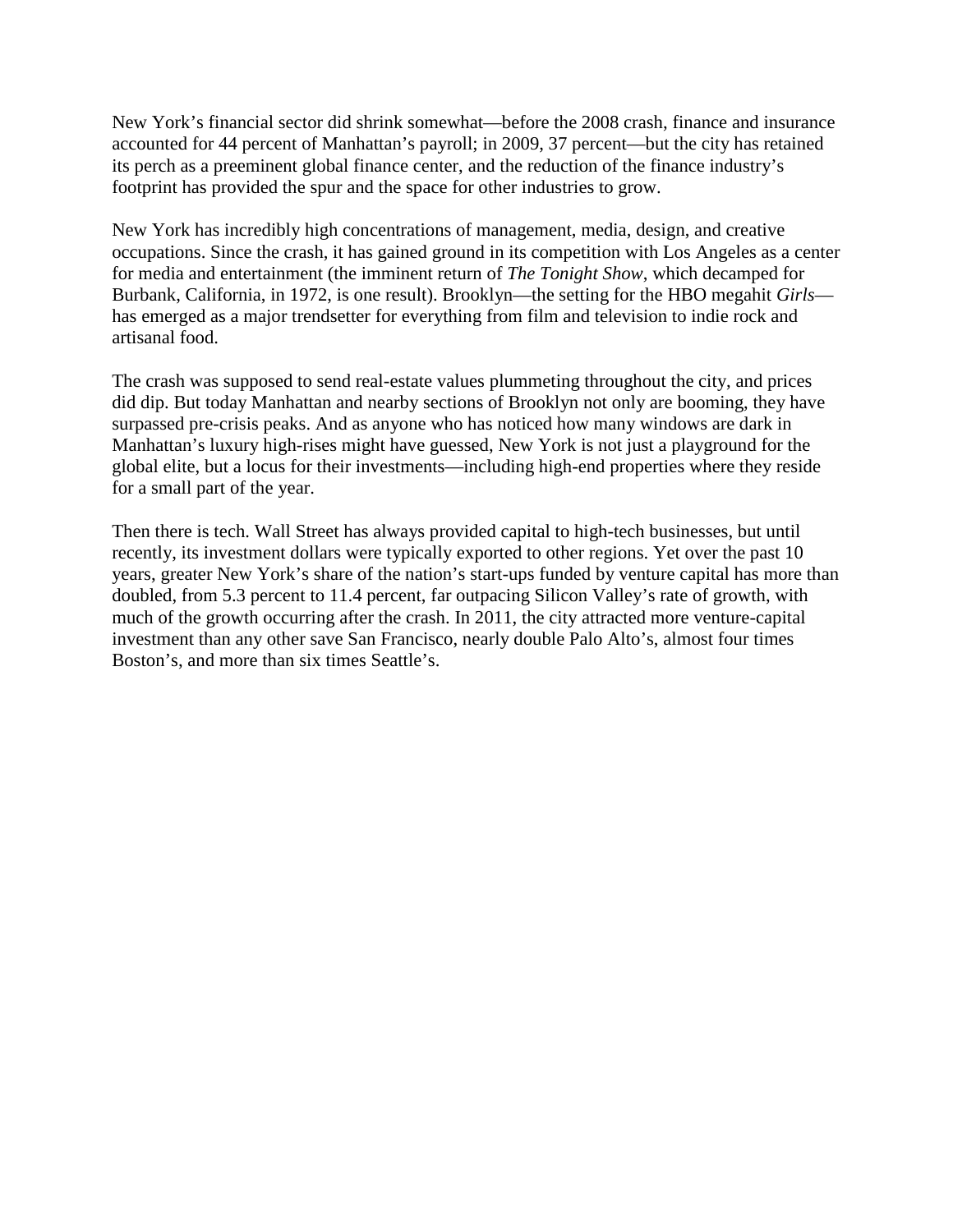## **Number of Venture-Capital Deals, 2012**



Tech clusters have sprouted in Manhattan, mostly in lower neighborhoods like the Flatiron District, and Chelsea and the Meatpacking District down to SoHo and Tribeca on the West Side. All of these neighborhoods are diverse places, filled with old buildings like the former Port Authority building that now serves as Google's nearly \$2 billion New York headquarters. Their repurposing as tech hubs only makes the city stronger and more diverse.

New York's rise as a tech center signals a major shift in the locus of venture-capital-fueled innovation. For a long time, high-tech start-ups have clustered in suburban office parks along freeways, places that are sometimes called "nerdistans." But since the crisis, start-ups have taken an urban turn. San Francisco, which has fared extremely well since the crash, is a striking case in point. Over the past several years, Twitter has established its headquarters downtown, Pinterest has moved from Silicon Valley to San Francisco, and even Yahoo has created a new facility in the old *San Francisco Chronicle* building in the South of Market neighborhood. The legendary Silicon Valley investor Paul Graham saw this coming. "For all its power, Silicon Valley has a great weakness," he wrote in 2006: "its soul-crushing suburban sprawl." Today, San Francisco proper tops Silicon Valley as a center for venture-capital investment, by a wide margin. The same shift has happened in greater Boston, where venture-capital investment and start-up activity are now more concentrated in Cambridge and downtown Boston than in the suburbs along Route 128.

Knowledge centers like Houston make it plausible that once the fracking boom goes bust, other technologies will arise to produce cheap energy—and strong growth.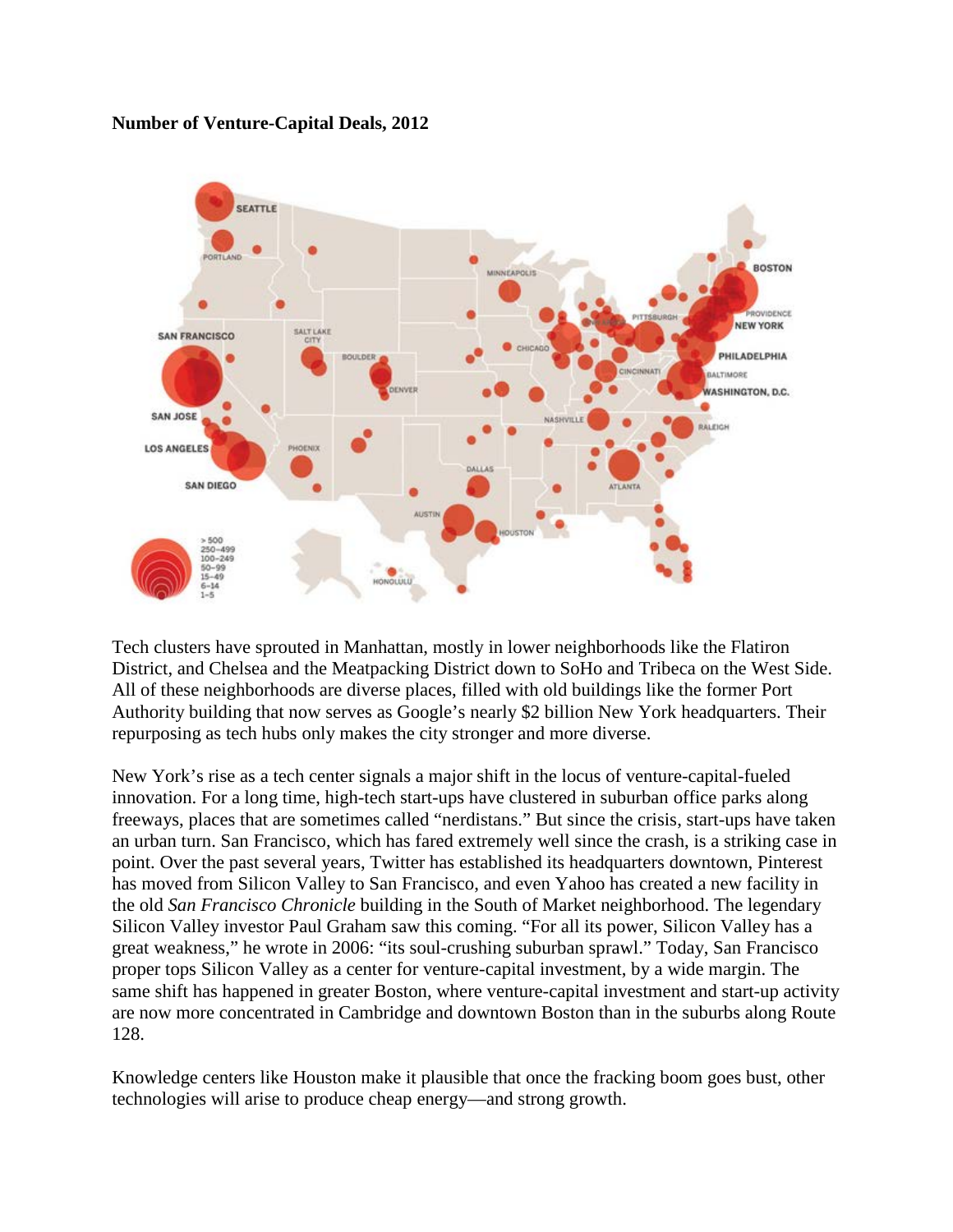What's surprising is that tech stayed in the suburbs for so long. The urbanist Jane Jacobs long ago noted how cities, with their deep wells of intellectual and entrepreneurial capital, and their density and diversity, provide ideal ecosystems for entrepreneurial innovation. Nineteenthcentury Pittsburgh and Henry Ford's Detroit were the Silicon Valleys of their time.

Suburban tech parks, of course, aren't all about to be shuttered. Big, established companies like Google, Apple, and Facebook need the large amounts of space that their suburban campuses provide. Company shuttles will continue to run between San Francisco, where more and more workers prefer to live, and Cupertino or Mountain View. But new entrepreneurial activity is increasingly bubbling up from within the urban core.

America's "knowledge metros," large and small, make up perhaps the biggest group of winners, overall, since the crash. Data provided by Economic Modeling Specialists International show that a handful of knowledge metros have an overwhelming lead in generating the high-wage jobs (those paying more than \$21 an hour) that America needs. Nearly two-thirds of San Jose's new jobs have been high-wage, as have nearly half of the new jobs in nearby San Francisco. San Jose also leads the nation in productivity growth, with a nearly 10 percent increase between 2009 and 2011, based on comprehensive data from the Bureau of Economic Analysis. Portland, Oregon, posted the second-highest level of productivity growth among large metros, nearly 7 percent, belying its *Portlandia* caricature as a place for slackers. Austin's tech-fueled economy combined the fastest job growth of all large metros (10.5 percent between 2009 and 2013) with well-aboveaverage growth in productivity and in high-wage jobs.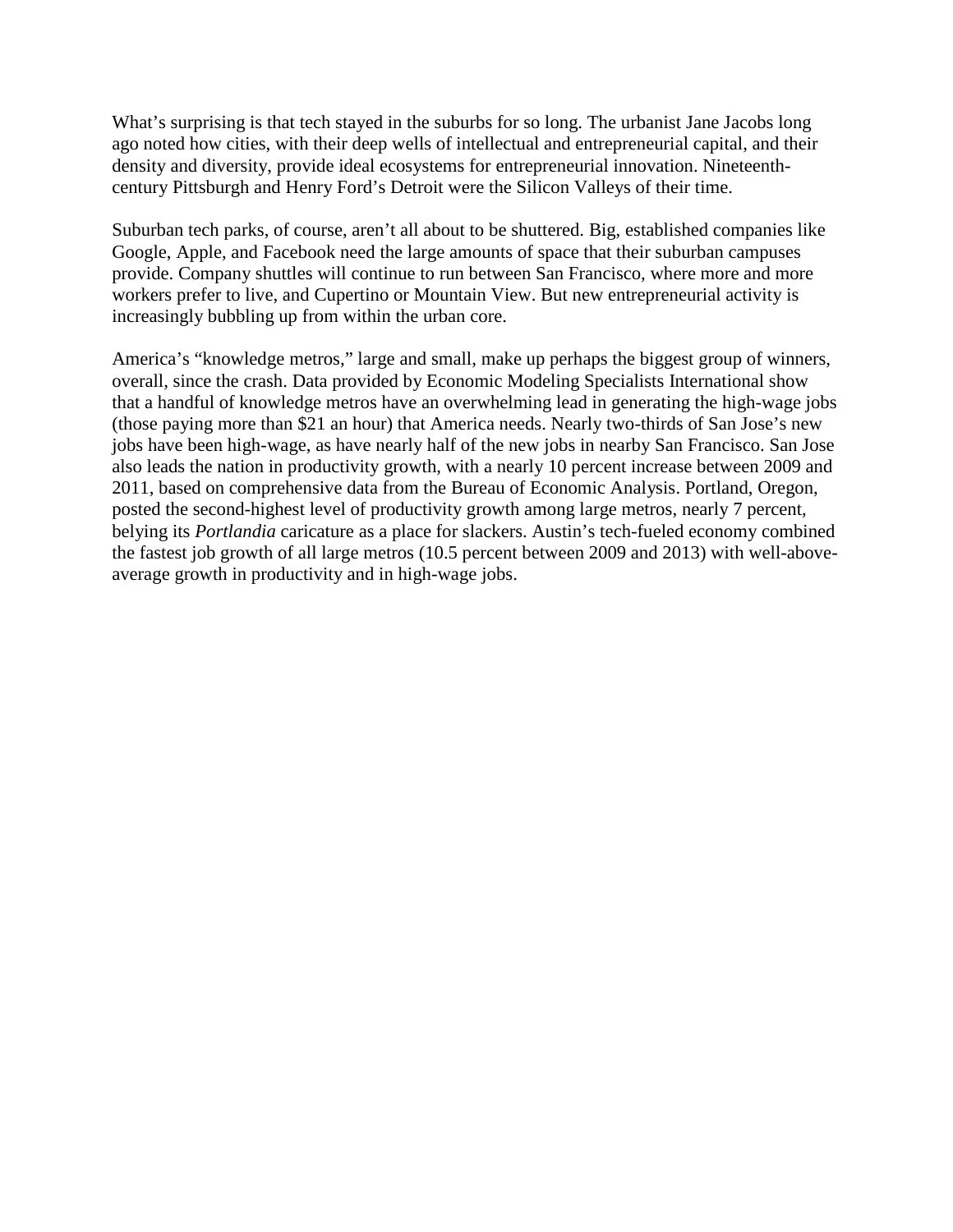## **Job-Growth Change, 2009–13**



College towns such as Boulder, Colorado; Ann Arbor, Michigan; Charlottesville, Virginia; Champaign-Urbana, Illinois; and Lawrence, Kansas, number among the nation's leading centers for start-up activity on a per capita basis. And in general, college towns have combined low unemployment rates with stable economies. The strength of these smaller centers suggests that the future does not belong to large superstar cities alone.

Knowledge, it turns out, is what allows metros to generate good high-wage jobs. Across America's metro regions, I have found that high-wage jobs are closely related to several key markers of regional knowledge economies: the share of adults who are college grads; the share of the workforce in professional, technical, and creative jobs; the levels of innovation and venture-capital investment.

That brings us to Washington, D.C. As the urbanist Aaron Renn wrote recently, Washington is well on its way to becoming America's "second city," on track to displace Chicago and Los Angeles "in terms of economic power and national importance." Greater Washington has had among the nation's lowest rates of unemployment, the most-stable housing prices, and high overall job growth since the crash. A whopping 59 percent of all new jobs created there since 2009 have been high-wage jobs, second only to San Jose. The Washington metro area includes six of the 10 most affluent counties in the nation.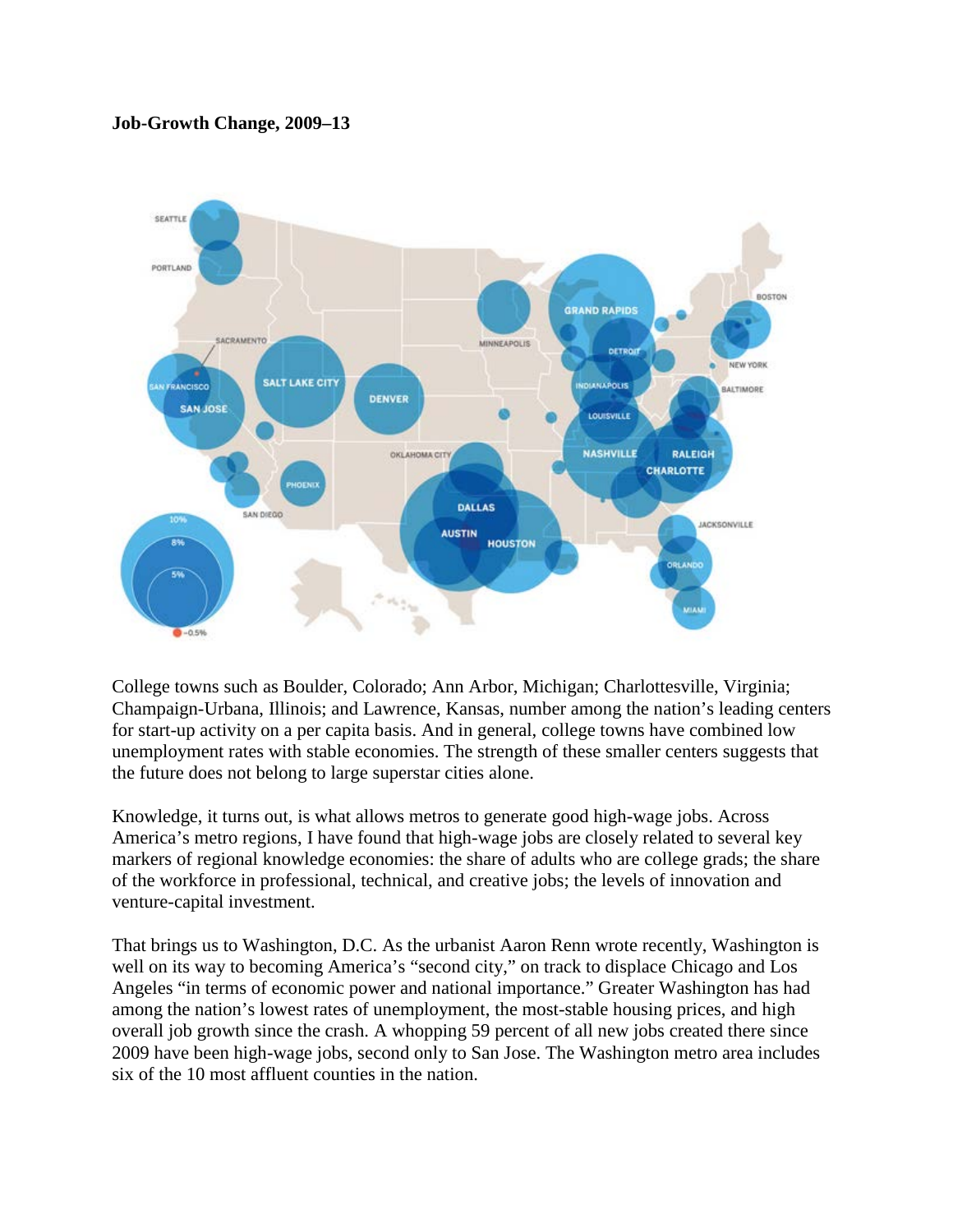



Washington's economy has clearly prospered from federal spending; lobbying and government contracts are significant sources of its wealth. But its economy is not entirely or even predominantly parasitic. The decline in the federal workforce over the past several years (a result of austerity) has not substantially altered the region's economic trajectory. The ultimate source of the region's wealth is Washington's unparalleled human capital. The population is the best educated of any large metro's in the United States; about half the region's adults hold bachelor's degrees, and nearly a quarter have graduate degrees.

Greater Washington is much more economically diverse than its reputation suggests. It is a major center for media and real-estate finance, and is home to a small but growing cluster of high-tech activity, in the city as well as in outlying Maryland and Northern Virginia. The greater Washington metro area consistently ranks among the nation's leading centers of venture-capitalbacked start-ups, alongside noted tech hubs like Austin, San Diego, and Seattle. For welleducated professionals, especially those with families, D.C. offers tremendous quality of life and a raft of opportunities at a fraction of Manhattan prices. And indeed, it is the southern terminus of the vibrant economic corridor stretching all the way up to Boston, which produced more than \$2.5 trillion in economic output in 2011, more than all of the United Kingdom or Brazil.

One thing I didn't foresee in 2009 was the stunning rise of America's energy belt—a region stretching from Houston to Oklahoma City to New Orleans and their surrounding areas that in 2011, by my estimation, produced some \$750 billion in total economic output, more than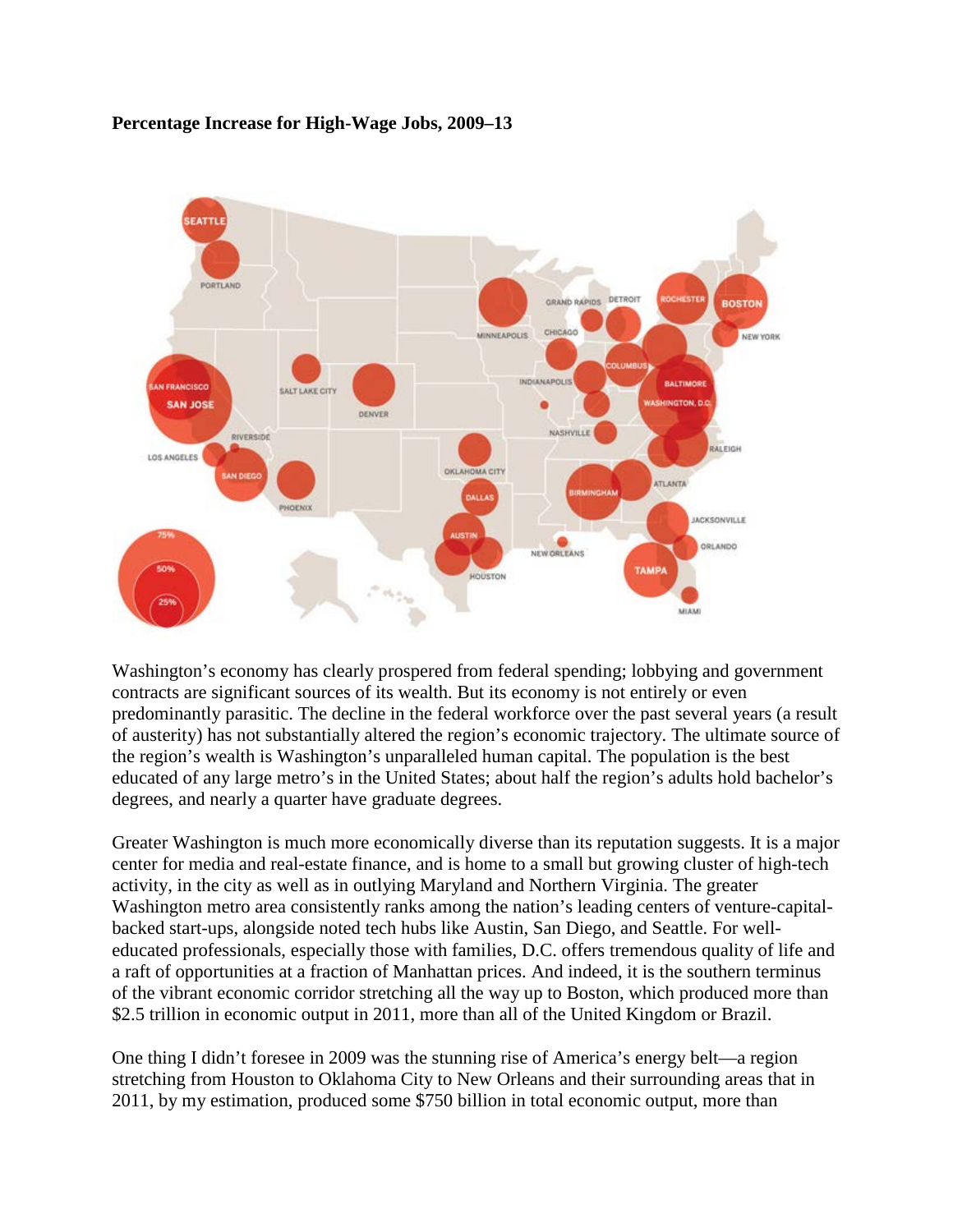Switzerland or Sweden. The Sun Belt features two kinds of regional economies: declining realestate economies and booming energy economies. Energy stands alongside knowledge as the second pillar of America's recovery.

Cities like Sioux Falls, South Dakota, and Bismarck and Fargo in North Dakota have experienced strong growth since the crisis, and fracking has brought flush times to out-of-theway places in North Dakota, Wyoming, and other parts of the country. Several commentators have argued that places with energy-based economies or natural-resource-based economies, not knowledge metros, have been the real stars of the recovery. That goes too far. To put things in perspective, the economist Paul Krugman noted in March 2012 that while "employment in oil and gas extraction has risen more than 50 percent since the middle of the last decade … that amounts to only 70,000 jobs, around one-twentieth of one percent of total U.S. employment."

Still, the energy economy involves more than just extraction. Houston has clocked the thirdfastest rate of job growth of all large metros since the recession, 9 percent. Between 2009 and 2013, it gained more than 250,000 new jobs, 5.6 percent of all new jobs added nationwide. And its job growth has been balanced, with 24 percent coming from high-wage jobs (again, those paying more than \$21 an hour), 48 percent from mid-wage jobs (\$14 to \$21 an hour), and 27 percent from low-wage jobs (less than \$14 an hour).

Houston's high-wage-job growth stems from two main sources—the fossil-fuel industry and information technology. The city is home to more than a third of the country's petroleum engineers and by far the highest concentration of geoscientists. From 2009 to 2012, Houston added 30,000 jobs in a mix of industries related to oil and gas extraction and scientific and technical consulting services. These pay an average salary of \$124,000. Houston has also seen rapid growth in software-development jobs (16 percent) and information-technology jobs (12 percent), along with consistent growth in its medicine-and-health-care sector.

Opinions vary on just how long the shale boom will last—especially in specific localities. And while energy metros have generated jobs, my analysis of all U.S. metros finds that in general, energy economies are not notable for high-wage-job growth. Nonetheless, the fracking boom illustrates how energy and technology are combining. Unlike some oil booms of the past, which turned on the discovery of new oil fields, we've known about these shale deposits for a long time. It was new technology that made exploiting them possible. Much has been made of the socalled resource curse—the syndrome whereby countries that are endowed with an abundance of natural resources get lazy, rest on their inherited riches, and fail to invest in the kinds of research, education, and innovation that are key to long-run development. That's not what has happened in the United States. America's leading energy hubs prosper not just because of the stuff they pump out of the ground, but because of their ability to combine resources with technology and knowledge.

Cheap energy, especially from natural gas, has been a boon to the broader economy in the past several years, and still is today. Knowledge centers like Houston make it quite plausible that as the fracking boom eventually goes bust, other technologies will arise to provide new sources of inexpensive energy—and the growth that comes along with them.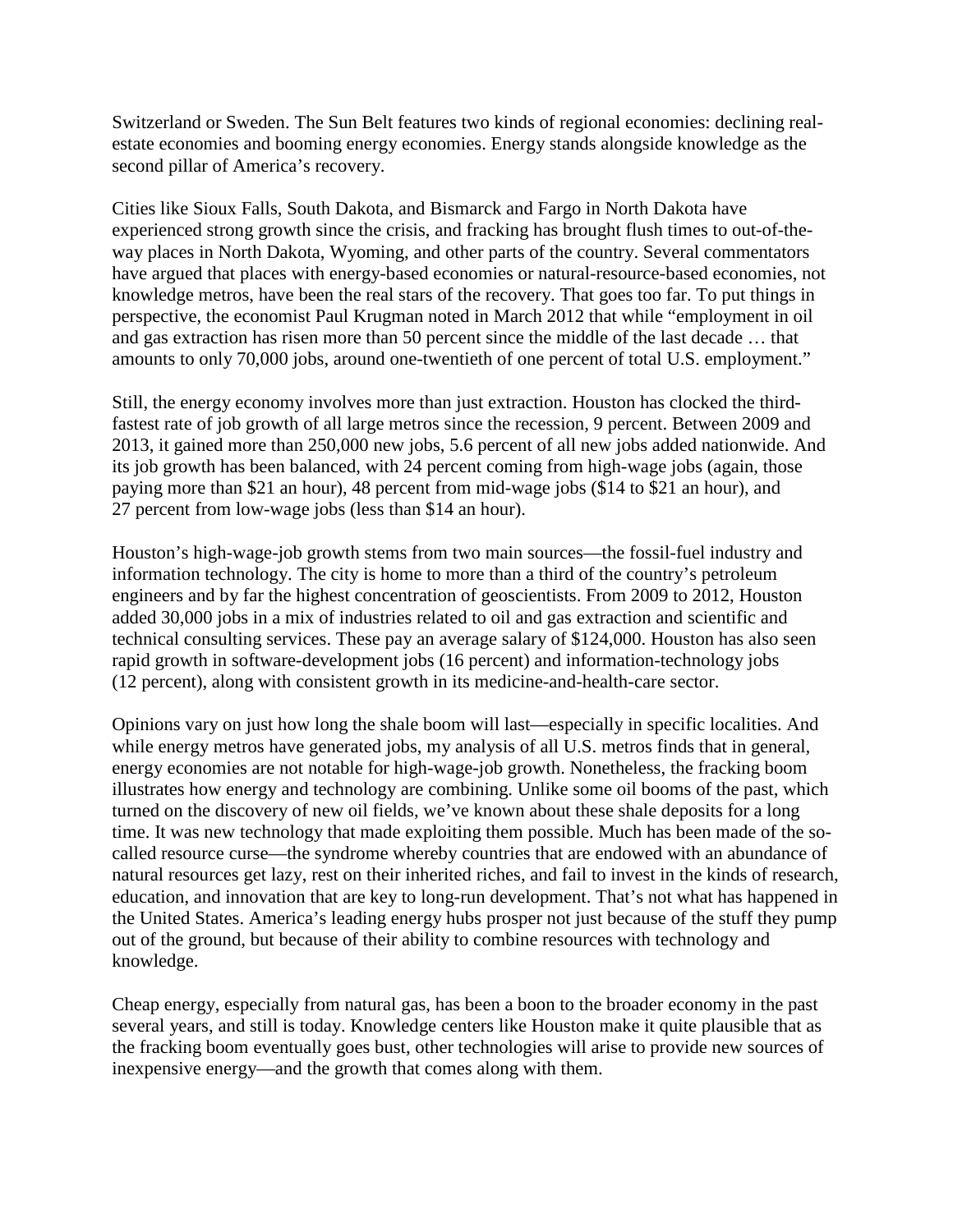Back in 2009, I predicted that the crisis would exact its steepest toll in "the interior of the country—in older, manufacturing regions whose heydays are long past," and "in newer, shallowrooted Sun Belt communities whose recent booms have been fueled in part by real-estate speculation, overdevelopment, and fictitious housing wealth."

Sadly, the data bear me out. Just before the crisis, greater Las Vegas was one of the nation's leaders in population growth; today it has the highest concentration of fast-food jobs in the nation. Palm Coast, Florida, the metro with the fastest population growth since 2001, has seen the nation's worst rate of growth in economic output per person since that same year (negative 3.2 percent through 2011).

Population growth alone has never proved a sufficient foundation for future prosperity—not when many of the new arrivals are retirees or modestly educated people looking to get in on a real-estate boom. But since the crash, even that imperfect engine has failed many Sun Belt cities. Buffeted by the effects of the housing-and-real-estate collapse, both Phoenix and Las Vegas saw their population growth stall in the wake of the crisis. And Sun Belt metros that were once rapidly growing, like Las Vegas, Reno, Miami, and Orlando, all saw their productivity decline between 2009 and 2011. The Harvard economist Edward Glaeser argued in April 2011 that "human capital follows the thermometer," but the crisis appears to have broken this connection. My analysis, focused on the past four years, finds no association whatsoever between warmer temperatures and high-wage-job growth.

The metros where low-wage jobs make up the largest share of job growth since 2009 are in the Rust Belt and the Sun Belt: St. Louis (where 90 percent of new jobs are low-wage); California's so-called Inland Empire of Riverside–San Bernardino (where nearly three-quarters of new jobs are low-wage); New Orleans; Tampa; Orlando; Columbus, Ohio; and Rochester, New York (where more than half of new jobs are low-wage). Temp jobs account for an extraordinarily large share of recent job growth in Memphis, Birmingham, Cincinnati, Milwaukee, and Cleveland.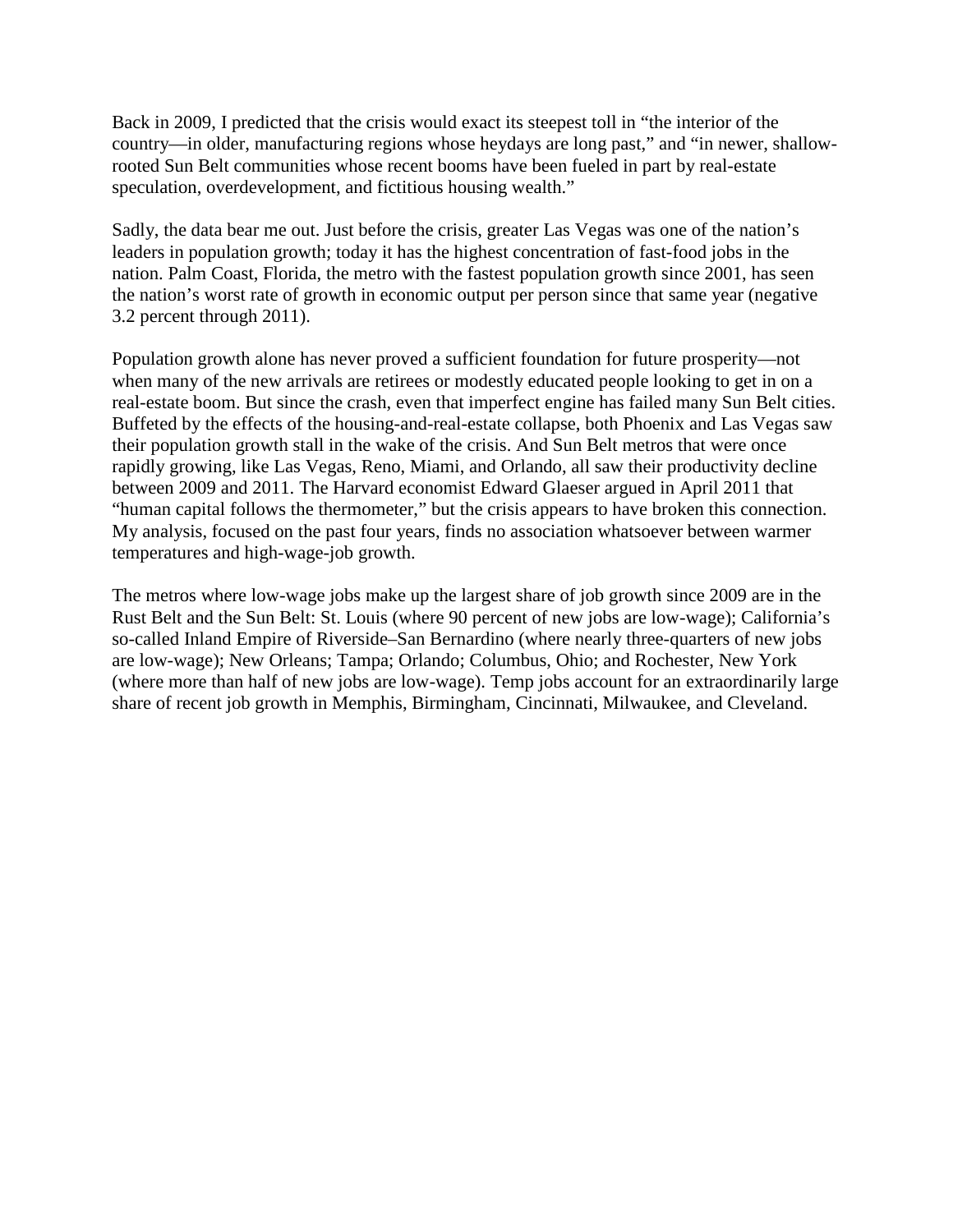## **Percentage Increase for Low-Wage Jobs, 2009–13**



It is striking, nonetheless, how some of the hardest-hit places have begun to sow the seeds of recovery in ways few people, including myself, would have predicted.

Detroit has been a case study in industrial decline and white flight for decades. Long before the economic crisis, its population had cratered and its city services had collapsed. In many ways, things have gone from terrible to even worse in the wake of the crisis. As of July, the city is officially bankrupt, with the fates of thousands of municipal pensioners hanging in the balance.

Yet amid all of that truly dreadful news are signs of a comeback. Despite the continuing exodus of its residents, Detroit has posted the third-highest rate of productivity growth of any large metro since the crash. And while the greater Detroit region is home to affluent suburbs and has world-class research and knowledge communities like Ann Arbor just outside its borders, reinvestment in the city's once-burned-out core is spurring a partial recovery in Detroit itself. The past several years have seen a flow of new residents into the downtown area, including architects, designers, techies, and innovative musicians.

Much of the immediate impetus for the boom has been provided by Quicken Loans, whose billionaire founder, Dan Gilbert, has been taking advantage of Detroit's real-estate collapse to amass millions of square feet of real estate. A major new initiative is under way to animate the business districts with dozens of pop-up food markets, cafés, restaurants, and shops. Though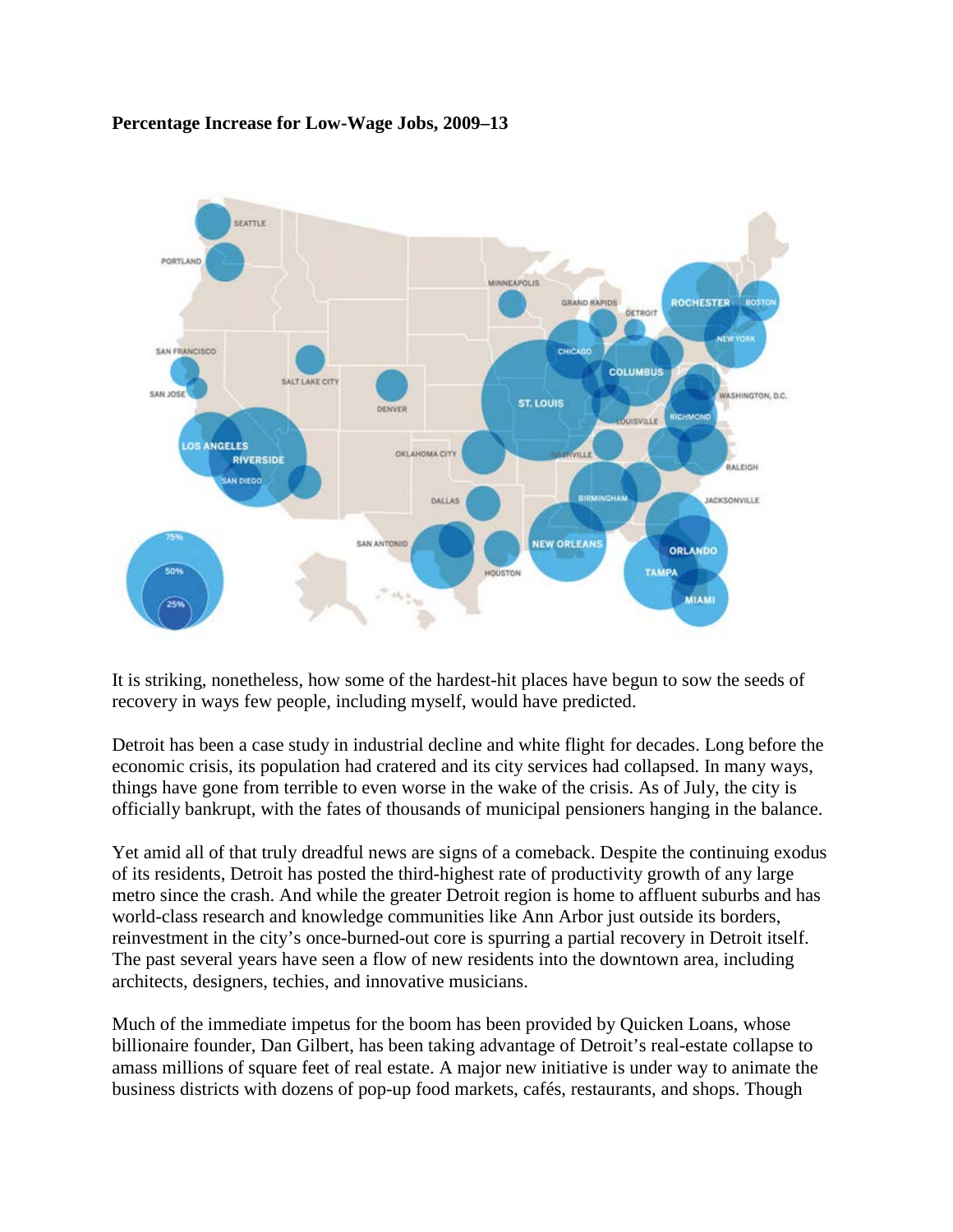these developments don't begin to erase the city's misery, the fact that some green shoots are pushing upward is astonishing.

Something similar is happening in downtown Las Vegas, in and around its Fremont East neighborhood, a place that had also fallen into steep decline, even before Las Vegas's housing market imploded. Two years ago, Tony Hsieh, the CEO of the online apparel retailer Zappos, leased the old Las Vegas city hall for his new corporate headquarters, bringing jobs into the area. (Hsieh has called upon me, as well as other urban experts, to advise him from time to time.) He's also investing hundreds of millions of his own dollars into his much-ballyhooed Downtown Project, which seeks to turn the area into a thriving tech hub in just five years by attracting companies from places like the Bay Area; opening cafés, bars, theaters, and restaurants; using shipping containers to create instant start-up incubators; and launching bike- and car-sharing programs (the latter includes a fleet of 100 Tesla electric cars). "One of our goals is to have everything you need to live, work, and play within walking distance," he told *Inc.* magazine in May. "In an ideal world, we'd like to help people get rid of their cars."

Whether or not Gilbert and Hsieh are doing this out of sheer love for their cities, moving their companies back to urban centers—even the dilapidated centers of the most-distressed cities makes financial sense. Extremely low real-estate costs make it economical to move jobs to these places. And after surveying his workers, Hsieh told me, he realized he couldn't provide the amenities they wanted on a suburban campus. Gilbert is blunter. "We realized we needed to control the hardware, or the buildings," is the way he puts it. "The good news was there was a skyscraper sale going on in Detroit at the time."

Cynics suggest that Hsieh's Las Vegas and Gilbert's Detroit amount to 21st-century versions of company towns, albeit more enlightened and less exploitative. Still, by bringing investment back to largely abandoned commercial corridors, they generate jobs in the urban core and provide much-needed tax revenues, giving hard-pressed cities the beginnings of a foundation that they can build on.

America's emergent growth model, which is taking shape around its knowledge and energy hubs, may be more powerful than its old one. That pre-crash model depended on the continual building of debt-financed houses with bigger and bigger footprints, sprawling ever outward. It was dirty, resource-inefficient, crisis-prone, and ultimately unsustainable.

Clear away the rubble, and one can better see the country's formidable strengths. The recovery has been more robust in the United States than many expected, much more so than in Europe. That's partly a result of America's willingness to print money and run substantial deficits. But what other nation has even one start-up ecosystem that can rival Silicon Valley's, San Francisco's, New York's, or Boston's—to say nothing of Seattle's or Austin's? What other nation boasts the number of world-class universities and college towns that America has? What other advanced nation can combine such knowledge resources with such abundant energy resources?

The main threats to America's growth model don't come from other countries, but from domestic contradictions. The more talented people cluster, the greater the economic returns they